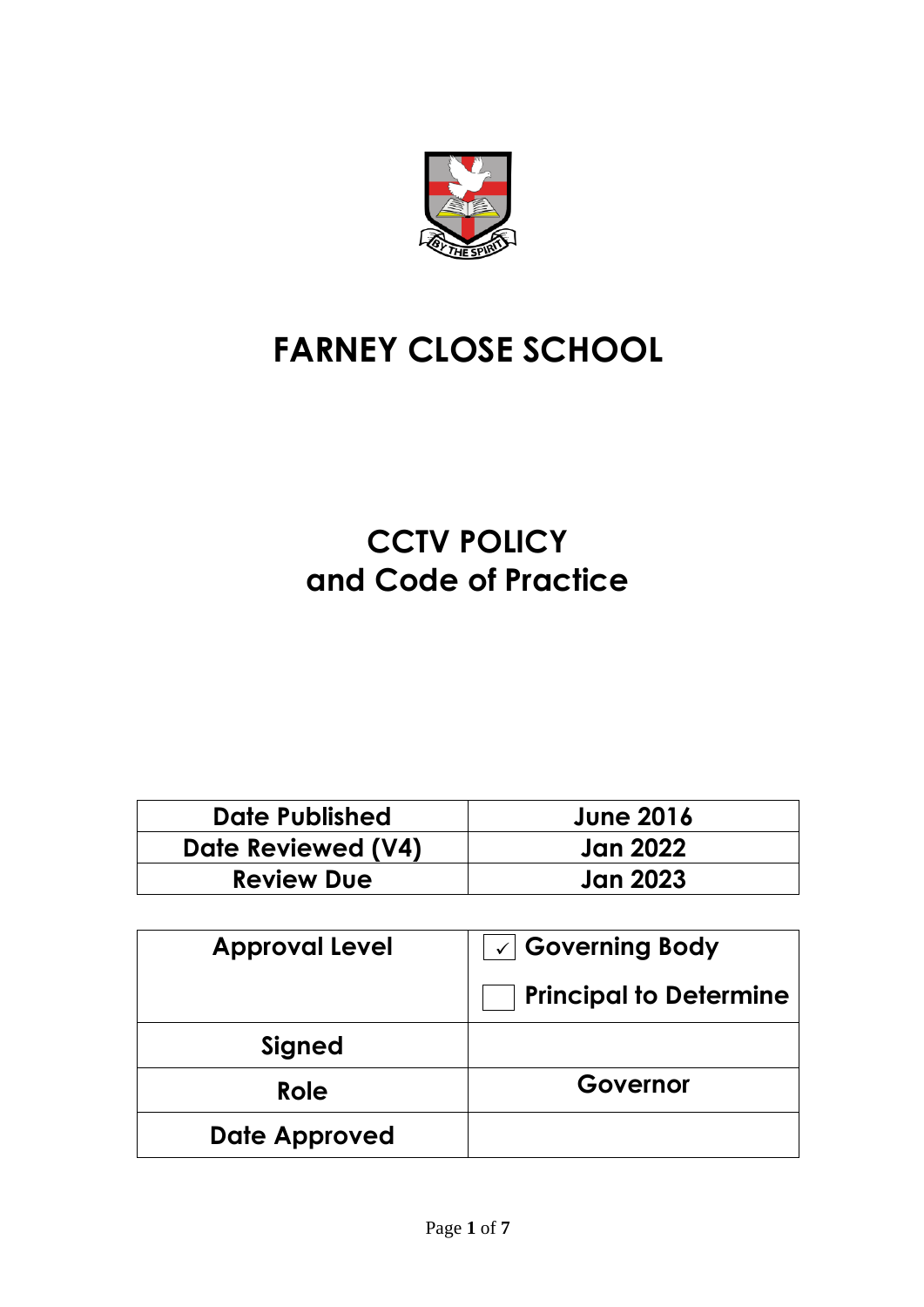## **Why does the school consider that the use of CCTV is reasonable?**

This Policy and Code of Practice has been produced in accordance with the Data Protection legislation and associated guidance. It sets out the responsibilities of school's senior managers where Closed-Circuit Television (CCTV) systems are in operation and gives details of how these systems should be managed. The Policy and Code of Practice applies to all CCTV systems being operated by Farney Close School.

Farney Close School acknowledges that its business activities include:

- ➢ Work with children and young people who can place themselves at risk
- ➢ Work with children and young people (young people) who present a higher level of risk and may need specific CCTV monitoring to keep them and others safe.
- $\triangleright$  The fact that size of the site means there will be areas that people will venture to and may put themselves at risk which may or may not be covered by CCTV,
- ➢ May lead to confrontational situations with members of the public.
- ➢ May attract those with nefarious and criminal intent.
- ➢ Aim to provide a high-quality provision keeping people safe.

Therefore, it is our policy that CCTV equipment may be used in any public or private area that school young people and employees have access to and / or which are under the control of the school. The purpose for using CCTV in these areas will be to:

- ➢ Ensure the safety of young people, employees and others, from acts of violence, intimidation, self-ham or abuse.
- ➢ Monitor the security of premises under our control and detect criminal activity.
- ➢ Act as a deterrent to those who would otherwise engage in threatening, intimidating, violent, abusive, self-harming or criminal activities.
- ➢ Provide evidence where there has been an alleged criminal offence, unreasonable behaviours or breach of company policy / procedure.
- ➢ To monitor the flow of people and vehicles on the school site for safety and reasons of security
- ➢ For reasons of health and safety and accident prevention.

#### **How will the school review the impact of installing CCTV?**

Prior to any new CCTV system being installed, an Impact Assessment must be carried out. The Impact Assessment will be undertaken by the Principal and Designated Safeguarding Officer and any other appropriate person as required.

The Impact Assessment will consider whether the installation of a CCTV system is justified after:

- $\triangleright$  Identifying the purpose of the system and the benefits it will provide.
- ➢ Identifying the scope of the system and the areas it will monitor.
- ➢ Identifying any adverse impact, in particular whether the system is unnecessarily intrusive.
- ➢ Considering any possible alternatives to monitoring.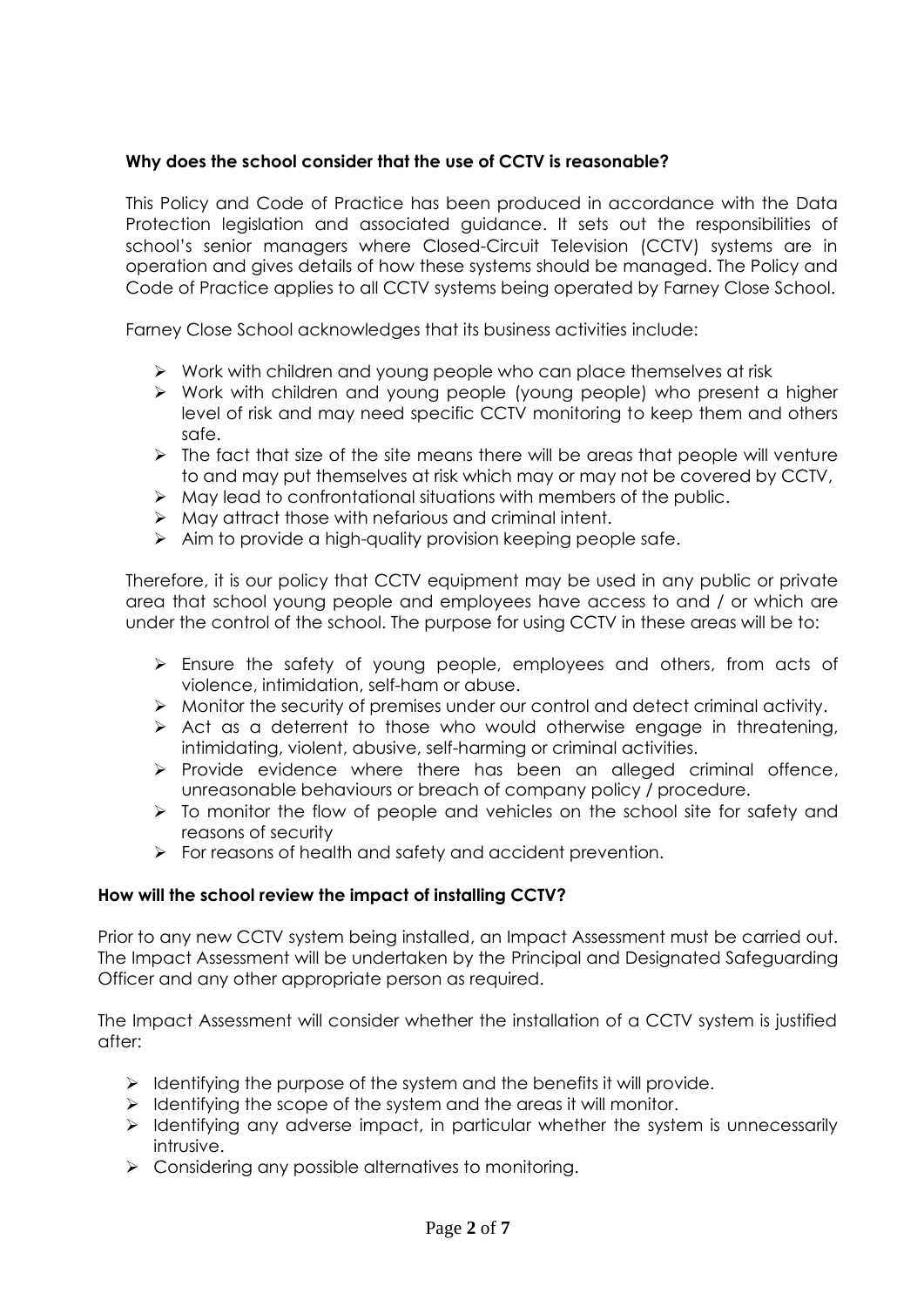### **What are the responsibilities of the Data Control Manager in relation to CCTV?**

The Data Control Manager for the school is the Vice Principal. This person has the legal responsibility for ensuring the system complies with all the relevant legislation. However, the day-to-day operating of CCTV systems outdoors, on site, is the direct responsibility of the Site Manager. Where CCTV is used indoors, the responsibility for this lies with the Principal and Designated Safeguarding Lead, who may devolve day to day responsibility of this to a specific person who works in that locality.

Using the CCTV system for any other reason than those stated as purposes will be viewed as misuse. Deliberate or negligent breaches of this policy, or wilful misuse of a CCTV system will be viewed as Gross Misconduct and may lead to disciplinary action, up to and including summary dismissal.

The Site Manager will ensure that any employee who has specific responsibilities for the operating of a site CCTV system is fully trained in:

- $\triangleright$  this policy
- $\triangleright$  the system's use and controls
- $\triangleright$  the procedure for reporting of faults
- ➢ data protection issues

## **Who will install and maintain the school's CCTV systems?**

All CCTV systems will be installed and maintained by competent contractors. These contractors will be selected and managed in accordance with relevant and current legislation and guidance.

Damage or faults to cameras will be reported to the Site Manager immediately on a maintenance request form that should then be handed directly to the Site Manager. The Site Manager will make regular checks on all CCTV equipment to ensure that they are working correctly, and that the system's clock is synchronised with GMT.

It is imperative that the system be regularly maintained to ensure monitored and recorded images are the highest quality. Images should be of such quality and clarity that:

- ➢ person recognition is easily achieved
- ➢ views of entrances and exits allow vehicle recognition
- ➢ general views show surrounding and activities

#### **Are there signs to identify that the school uses CCTV?**

There is a sign at the entrance to the school indicating that CCTV is in use.

The sign is clearly visible by all who enter the premises and is a suitable size and positioned at eye level. It is able to be seen by both pedestrians and drivers.

#### **How will CCTV images be stored?**

Digital recording equipment must be kept in a locked room at all times. This room should only be accessible to the Site Manager and / or other nominated person(s). At no time should this equipment be accessible to unauthorised persons. Should the equipment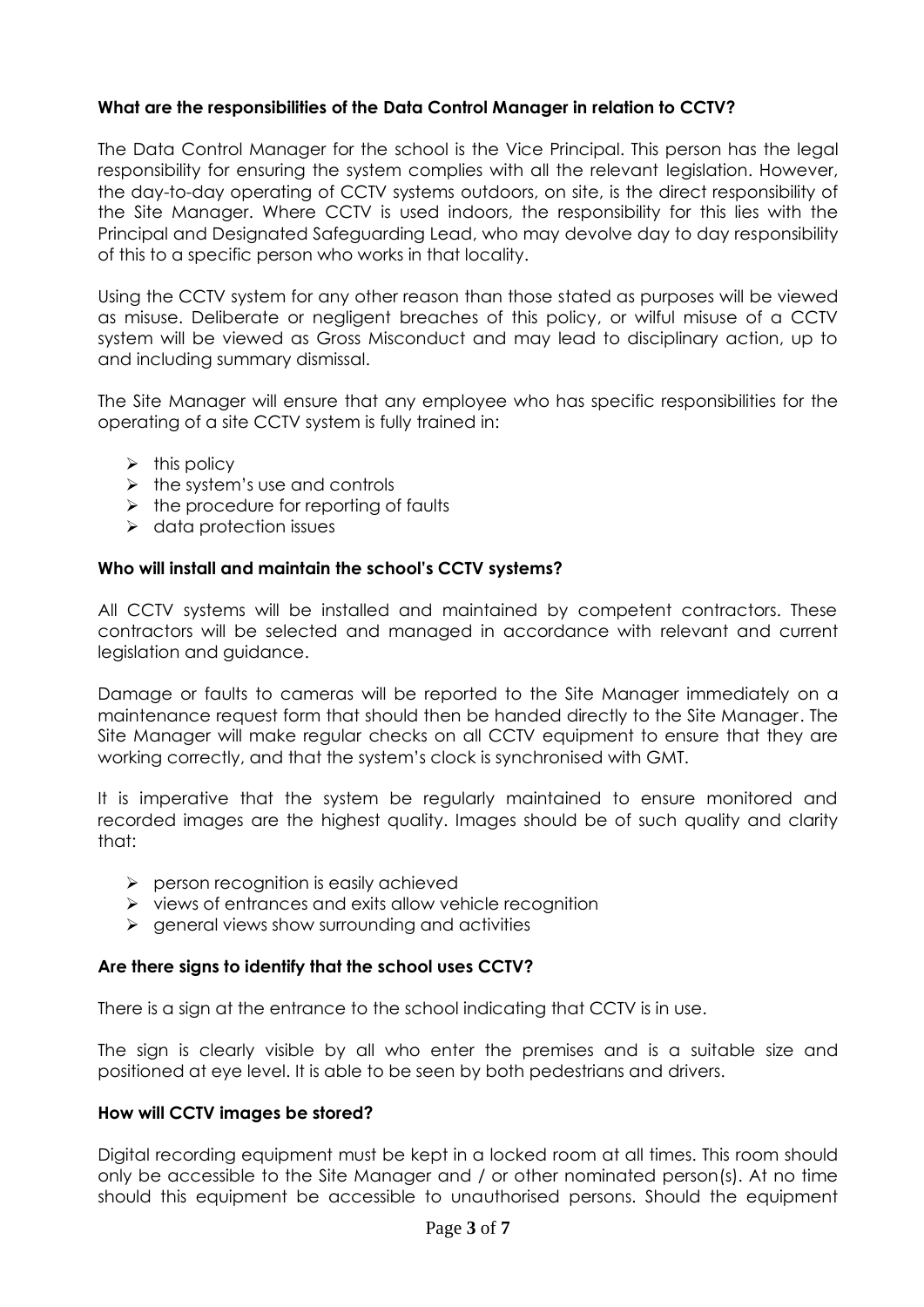require to be accessed by a service engineer, the room will be unlocked and then locked again, once the necessary work has been completed, by the Manager / nominated person.

No CCTV recording system on this site will retain images for more than 31 days.

#### **Does the school use CCTV inside any buildings?**

CCTV is used during sleeping hours to ensure the safety of young people and staff whilst inside the building. This is to ensure that young people and staff are kept safe throughout the night. By night we mean hours that adults sleeping in are asleep. This helps us to reduce the level of risk surrounding the care and supervision that we are unable provide throughout the night For example, young people getting up at night and going into areas they should not and placing themselves or other at risk; going into other young people' bedrooms, stealing, causing physical assault, possible sexual activity, destruction of property, or absconding. CCTV is not only a deterrent but enable staff to have evidence who has been up at night.

#### **Where is CCTV allowed if it is used in buildings?**

CCTV is only placed in each residential provisions main corridor. It will never be placed in bedrooms, changing areas, bathrooms, or toilets. At present (Jan 2022) it is only placed in the corridors on the residential units so the images of those leaving their rooms during the night can be captured on CCTV. It is placed so it cannot see into bedrooms or bathrooms.

#### **What factors will the school consider when deciding whether or not to use CCTV in buildings?**

The decision was taken in January 2020 to use CCTV in residential houses corridors to enhance our ability to keep our young people safe at night. Whenever a decision is taken to place CCTV in buildings, the SLT will review the use of each devise at the end of each half term for the following half term.

We give serious consideration about the impact on the personal privacy of all of those who may be affected. When undertaking our half termly reviews, we always consider possible alternative means of surveillance rather than using CCTV including the time period of use, and the means of recording, storing and monitoring, as well as making an informed decision as to when to halt the use of CCTV in a particular designated area.

Letters have been sent to all parents / carers of young people living on Houses re CCTV being used. This letter now appears as part of the introduction package for the parents and carers of each new young person. A copy of this letter can be found at the end of this Policy as can a copy of the monitoring form.

#### **Who can view CCTV images and gain third party access?**

All monitors that display current images will be kept out of reach to prevent any interference.

Recorded images must only be viewed in a restricted area, away from unauthorised personnel and the public. Access to viewing these images will be granted by the Principal, DSL or Site Manager. The Principal and DSL have responsibility for deciding requests for access by third parties.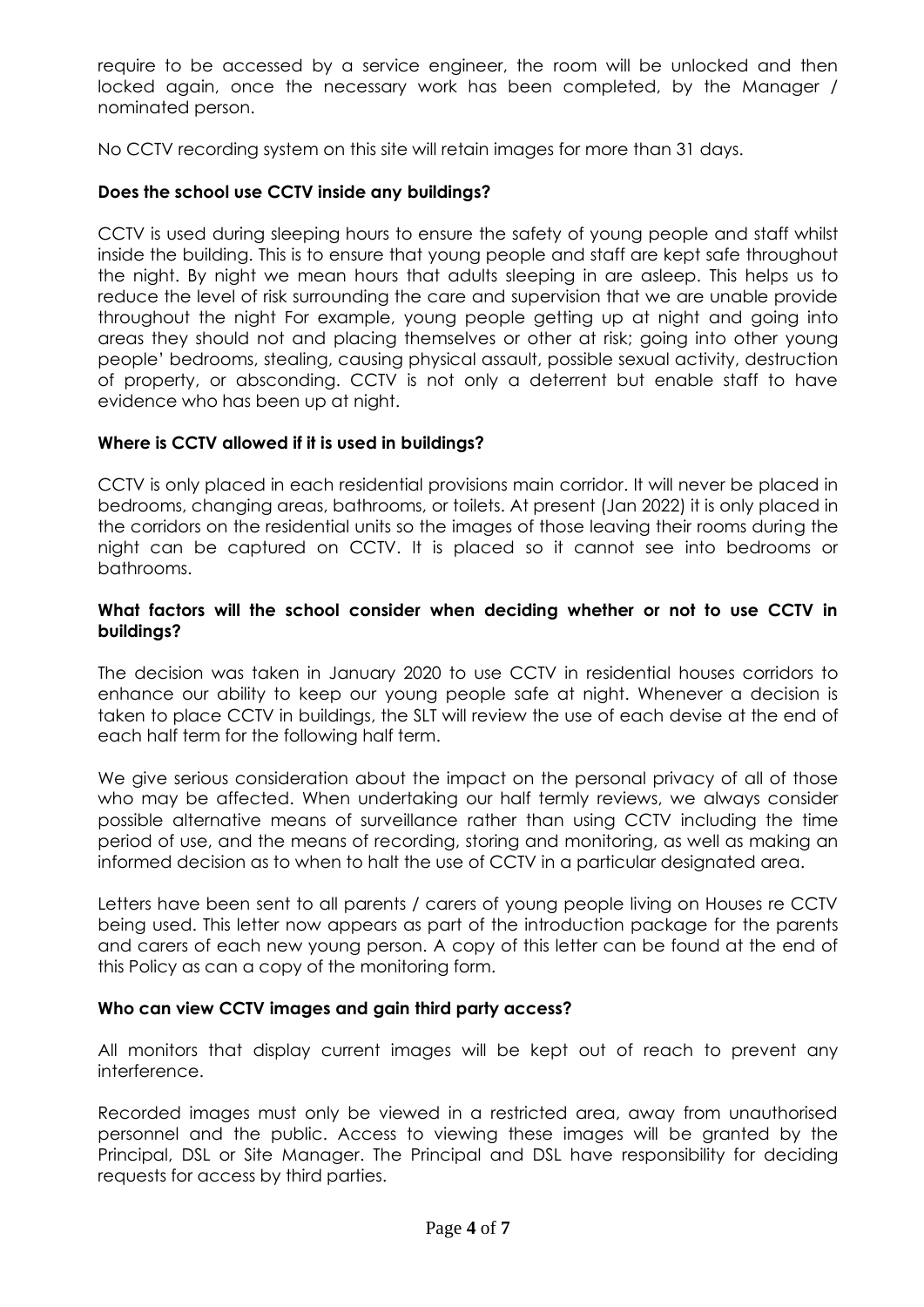Recorded images will only be viewed in line with the listed purposes for having the CCTV system, in which case the school reserve the right to make permanent copies for evidential reasons. Any copies made will be stored in a locked, secure place and only ever shown to those who have a proper reason for viewing.

Whenever recorded images have been viewed, a CCTV Recording Review Form must be completed.

Occasionally, it will be necessary to allow a third party to view recorded images, for example in the event of criminal activity or subsequent to an accident. Typical Third Parties will include:

- ➢ The Police
- ➢ Multi Agency Safeguarding Hub Officers
- ➢ The Health and Safety Executive
- ➢ Employee Representatives

Subsequent to a complaint or incident, should the recorded images show a school employee committing an illegal act or breaching Company Policy or Procedure, that record may be used as evidence in any possible subsequent disciplinary action. In these cases, the member of staff concerned and any representative, shall be allowed to view the relevant footage. They may also request a copy of the footage for their own records, however if this is the case the school cannot take any responsibility for the control of that recording. In all cases the CCTV Recording Review Form will be completed.

#### **Can other non-designated people request to view images of themselves on site?**

It is within their rights for members of the public to request to see images of themselves or their property which have been captured by our CCTV. Such requests must be made in writing and a fee of £10 can be levied to cover costs etc.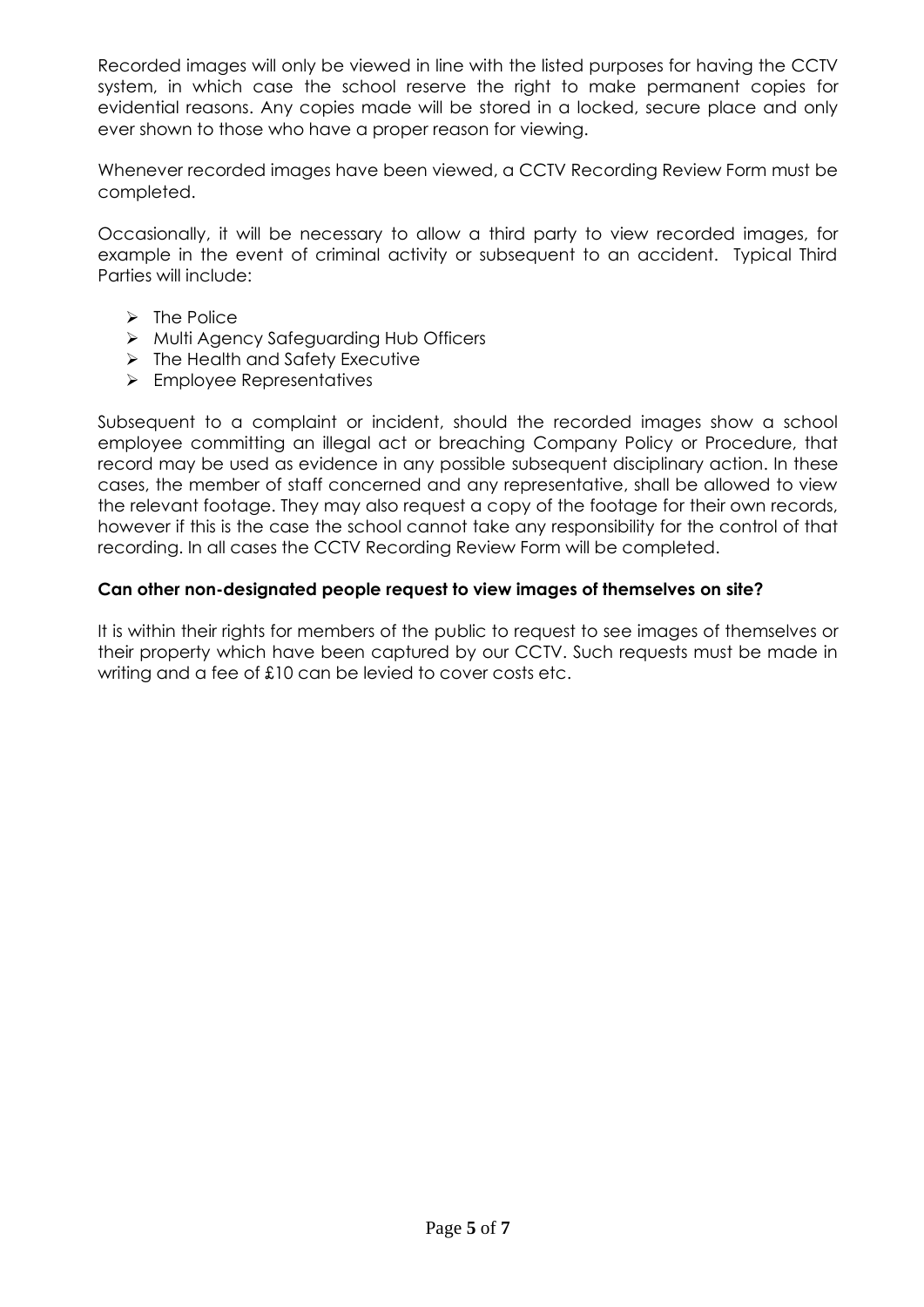#### **Appendices 1**

#### **Letter to parents concerned as referred to above:**

Our Ref: SH/CO

xx xxxx xxxx

«Title» «First\_Name\_parentcarer» «Last\_Name\_parentcarer» «Student\_address» «Address\_Line\_2» «City» «Postcode»

Dear «Salutation»

I am writing to inform you that due to an incident which saw two boys on Edward House get up in the night and go into each other's rooms, I have taken the step of activating CCTV in the main corridor areas of the house in order to ensure that all young people are properly safeguarded.

As part of this, a small monitor and recording device will be kept in the sleeping-in room and the whole system will be activated to run between 11pm and 7.30am. Any information recorded will be kept for 24 hours only, following which the next night's recording will overrun the previous recording. I want to absolutely assure you that there will be no cameras in bedrooms, toilets or bathrooms.

Should you wish to discuss this matter further please do not hesitate to contact me.

Yours sincerely

**Principal**